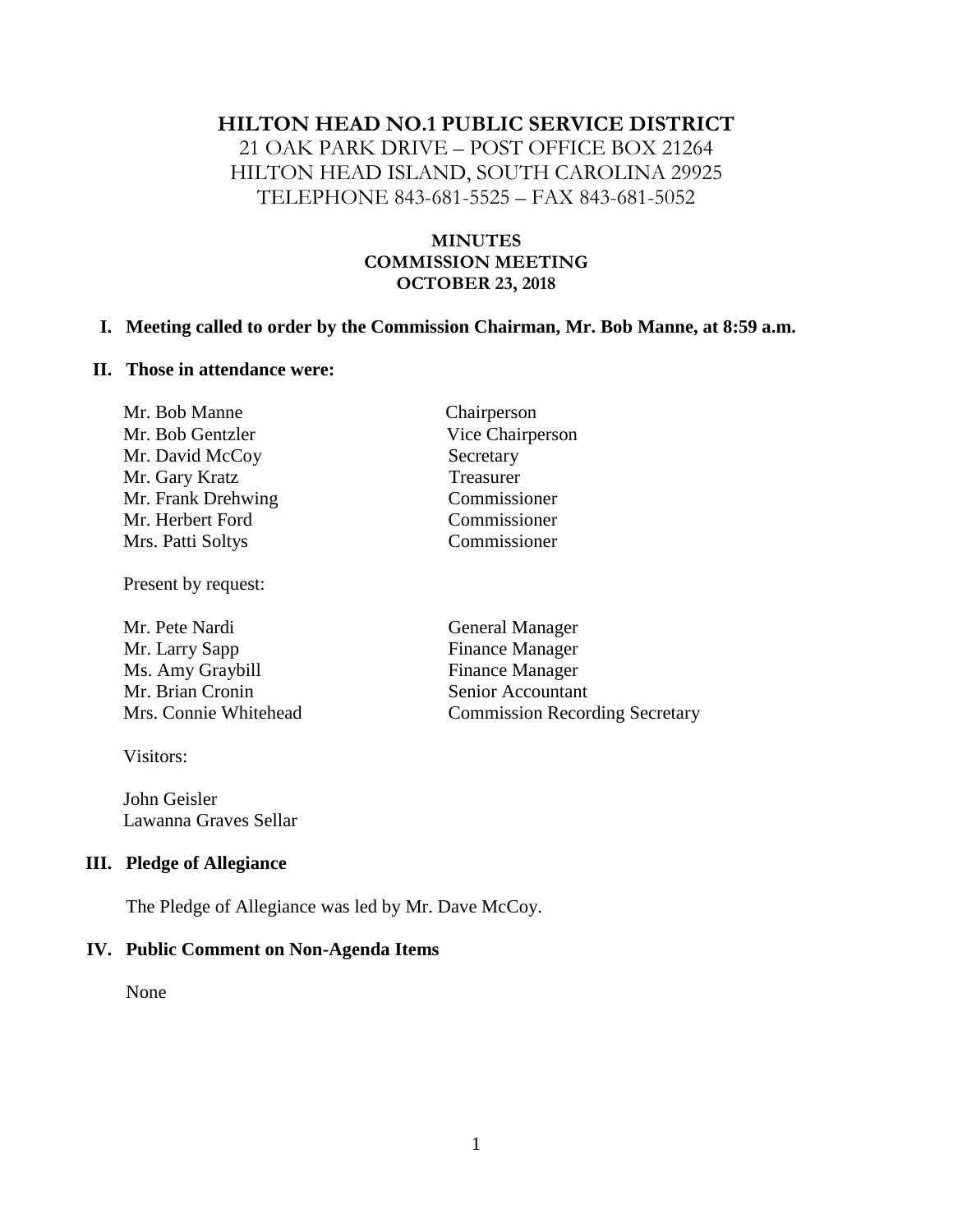# **V. Adoption of the Draft Minutes of the September 25, 2018, Regular Meeting**

Action

• Mr. Gentzler moved to adopt the minutes as presented. Mr. McCoy seconded. The motion passed unanimously.

## **VI. First Quarter Management Report**

Key Discussion Points

- Mr. Nardi presented the FY'19 First Quarter Management Report. A copy is included in the agenda packet.
- The PSD annual customer survey has been distributed as a bill stuffer this year rather than a separate mailing. This has resulted in considerable cost savings to the PSD.

### **VII. General Manager's Report**

Key Discussion Points

• Mr. Nardi presented the General Manager's Report. A copy is included in the agenda packet.

#### **VIII. Commissioner and Committee Reports**

### **A. Finance Committee**

Key Discussion Points

- The Committee met on October 18 to discuss the S.C. Local Government Investment Pool (LGIP).
- The LGIP is an investment mechanism authorized by the S.C. Legislature to provide local governments an opportunity to acquire maximum returns on investments by pooling available funds with funds from other political subdivisions. The PSD has an opportunity to invest into the pool and acquire a 2% interest rate.
- Currently, the PSD's cash held by Beaufort County is pooled in various investment vehicles, including the LGIP; however, the PSD has no control over how the funds are invested and the County does not provide the PSD with interest income on a monthly basis.
- Staff recommends the PSD establish its own LGIP account and transfer those funds held by the County.
- Staff also plans to close its secondary Wells Fargo account and consolidate the funds into the primary Wells Fargo checking account to reduce monthly checking fees. Both Wells Fargo accounts currently receive 0.65% basis points.
- The Committee unanimously voted in favor of opening the LGIP account.
- Staff has prepared the RFP for auditors which will go out in January 2019. Robinson Grant will be included.